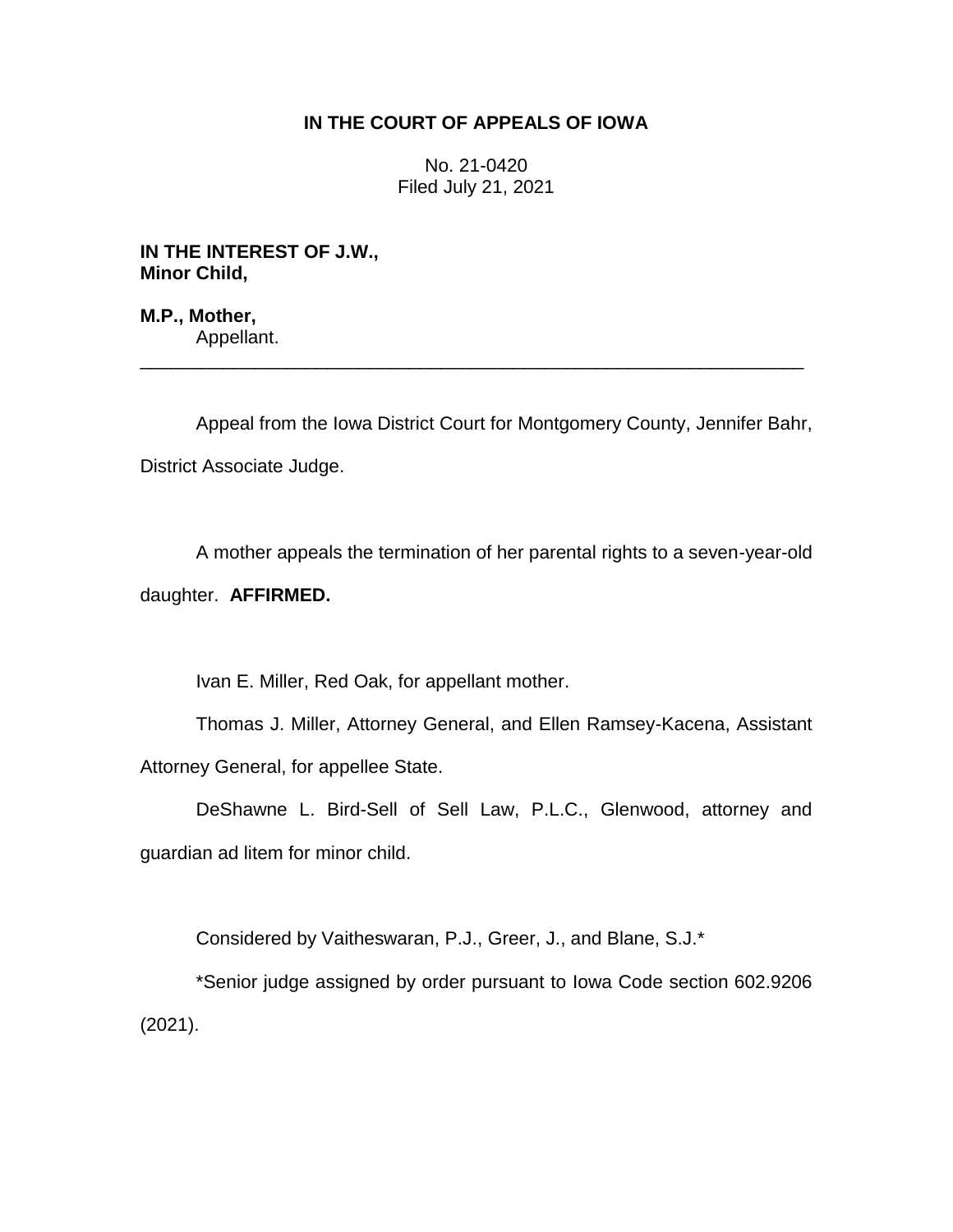### **BLANE, Senior Judge.**

Mia appeals the termination of her parental rights to her seven-year-old daughter, J.W. Because Mia does not challenge the full statutory grounds for termination, she has waived any claim related to the proof meeting those grounds. She also contends it was not in J.W.'s best interests to terminate, termination is detrimental due to the parent-child bond, and the court should have given her additional time. We affirm.

## **I. FACTS AND PRIOR PROCEEDINGS**

J.W. was originally removed from Mia's care in February 2019 due to Mia's substance abuse—Mia used both methamphetamine and marijuana. J.W. tested positive for methamphetamine. The department of human services (DHS) investigated and founded a child abuse report naming Mia as the person responsible. The court placed then-five-year-old J.W. with a foster family. But her troubling behaviors led the DHS to place her in a youth shelter. In May 2019, DHS placed J.W. with a foster parent who is also a paraprofessional at her school. She has lived with the foster parent since that time.

At the time of the removal, Mia lived with Bradley, a sex offender. She and Bradley married during the open child-in-need-of-assistance (CINA) case. Later they separated, and Mia started living with a new paramour, Chris. She struggled with sobriety throughout the case. She reported relapsing in August 2019, February 2020, and then again in December shortly before the termination hearing. Although ordered to seek substance-abuse therapy and mental-health counseling, Mia did not engage in treatment until spring 2020. Her first few attempts at therapy ended due to missed appointments. She restarted therapy just before the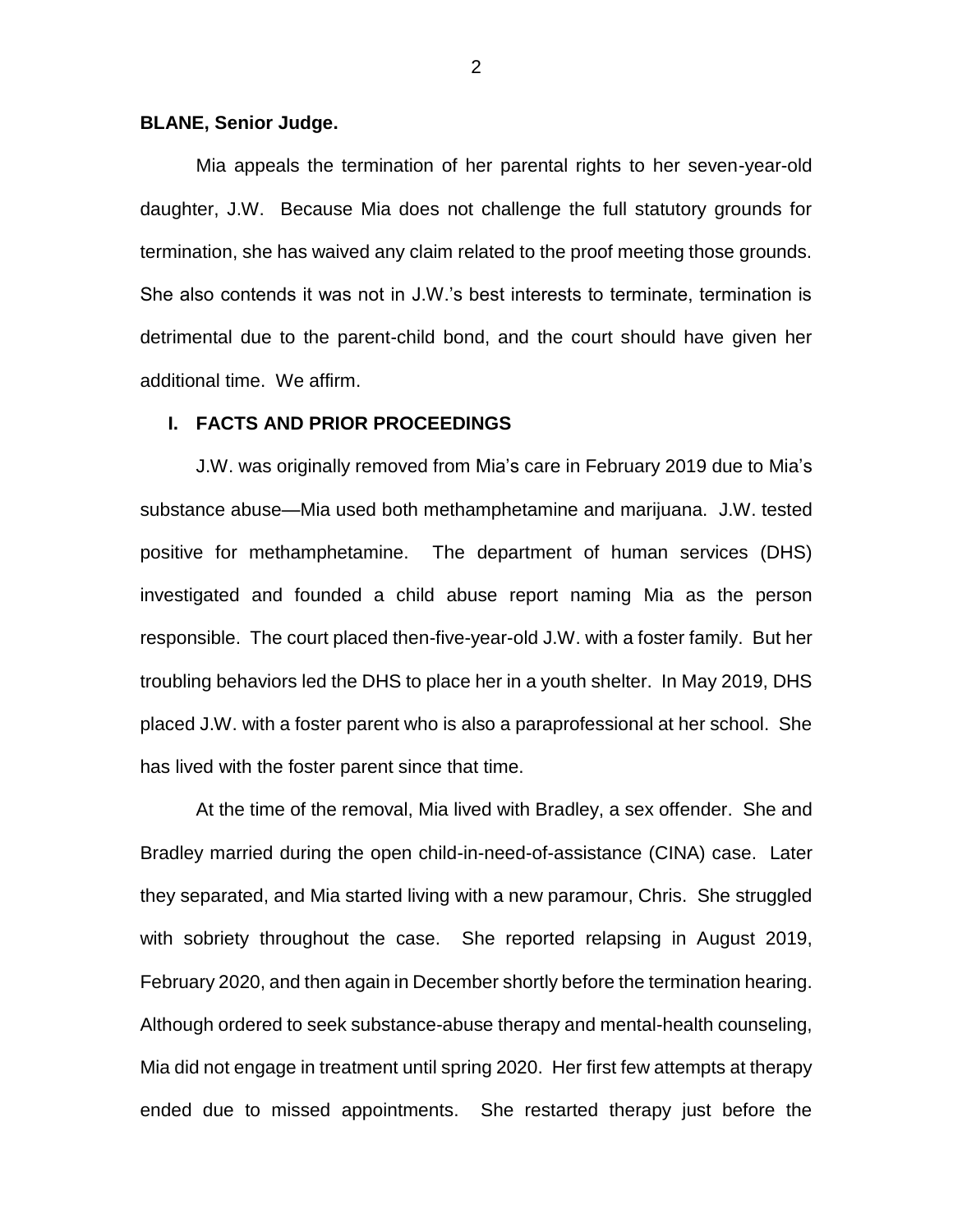termination hearing, attending approximately two out of every three sessions. She also stated she started medication management for her mental-health prescriptions.

The same pattern occurred with the ordered substance-abuse treatment. After fits and starts, Mia began treatment in spring 2020 with inconsistent attendance due to various issues including COVID-19 quarantines and a lack of transportation. The court also ordered Mia to obtain drug testing. In 2020, she had twenty-seven scheduled screens. Of them, only two came back negative. She tested positive for THC twice, the last time in August 2020. In September, her urine sample was too dilute to test, and she refused to submit a hair sample. On thirteen other occasions, Mia did not take the requested test for various unexcused reasons. Just before the termination hearing, she recommenced substance-abuse treatment and anticipated she would graduate.

In the meantime, Mia divorced Bradley and got engaged to Chris in May 2020. In October, Chris was arrested for child endangerment causing bodily injury regarding his own child. The DHS also founded a child abuse assessment finding he was responsible. Mia was charged with interference with official acts during that incident. And Mia continued to live with Chris after his release from jail. He also has substance-abuse issues and tested positive for marijuana or THC five times during the case.

Mia currently lives with Chris at a friend's home. The friend has not been approved to be around J.W. The DHS was not able to conduct a background check on the friend because he did not return some requested paperwork. Chris has an open CINA case regarding his child as well, and Mia acknowledges he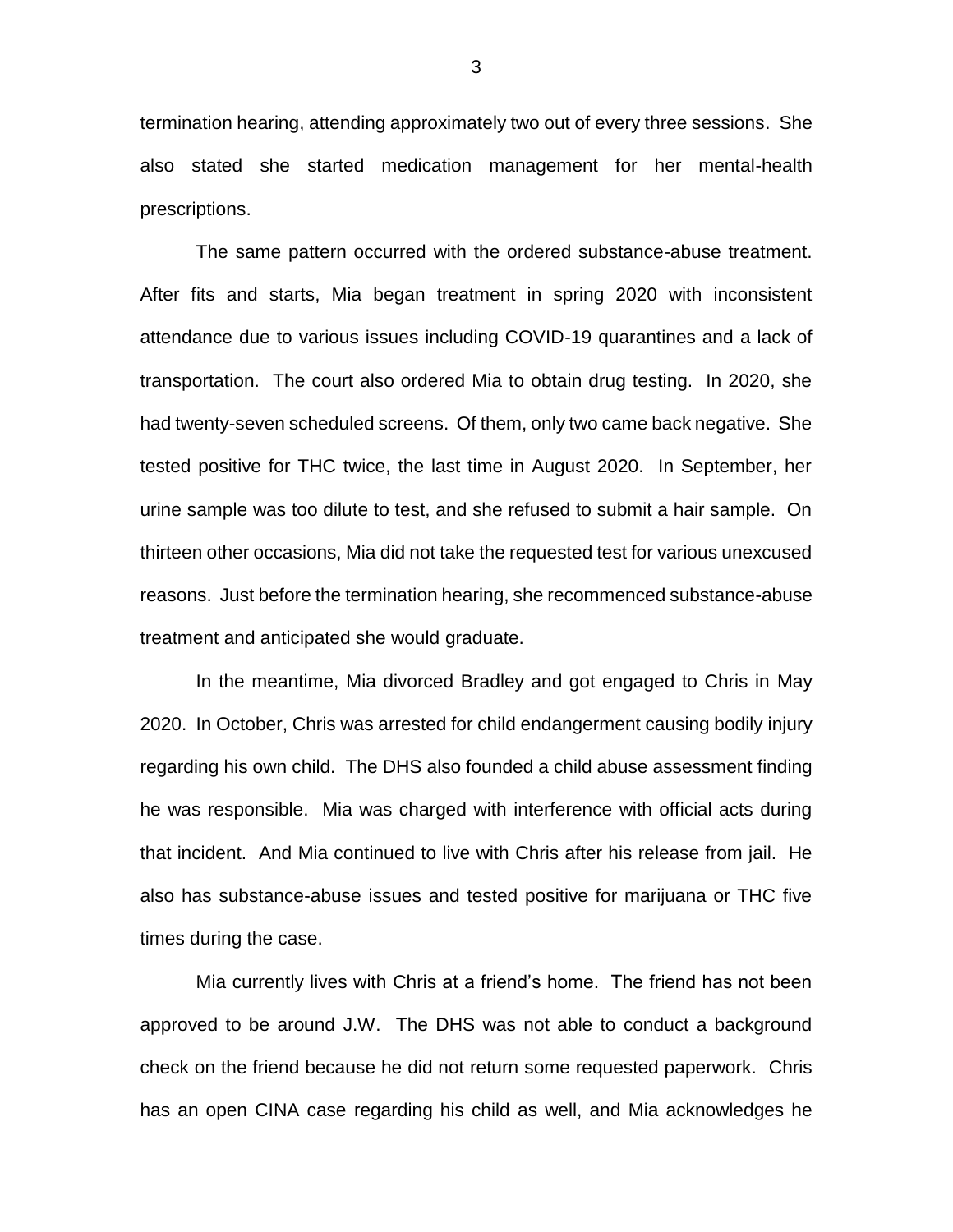would not pass a background check. Mia had been employed at a fast food restaurant but had not been working since the onset of the COVID-19 pandemic.

J.W. has several mental-health and physical impairments and developmental delays. After the removal, J.W. began seeing a therapist who opined she experienced "severe emotional neglect" while living with her mother. Following a checkup in February 2020, at a children's psychiatric clinic, the provider reported then six-year-old J.W. demonstrated significant impulsiveness, disruptive behaviors, and unintelligible speech. The provider also reported Mia missed J.W.'s appointments and did not follow medication orders regarding J.W.

At the outset, DHS offered Mia two supervised visits with J.W. each week. Before the COVID-19 pandemic, the visits were in the community due to Mia living with Bradley. Then they were moved to telephone and video conferences. But phone visitation did not go well. The therapist noted J.W. is not able to talk the entire allotted time and stops paying attention. She began displaying negative behaviors after those visits, which troubled the foster parent and therapist. Mia also brought up inappropriate subjects during phone visitation. She told J.W. she was sick with COVID-19 and that she might be pregnant. She discussed J.W. coming home and put J.W.'s stepbrother on the phone, which made J.W. uncomfortable. Mia also put J.W.'s biological father—who has had no contact with her for four years $1$ —on the phone during a visit.

 $\overline{a}$ 

 $1$  The father had one phone call with a DHS worker and was encouraged to participate. But by this time, he was living in Texas and did not engage with the CINA proceedings. The juvenile court terminated his parental rights as well, and he did not appeal.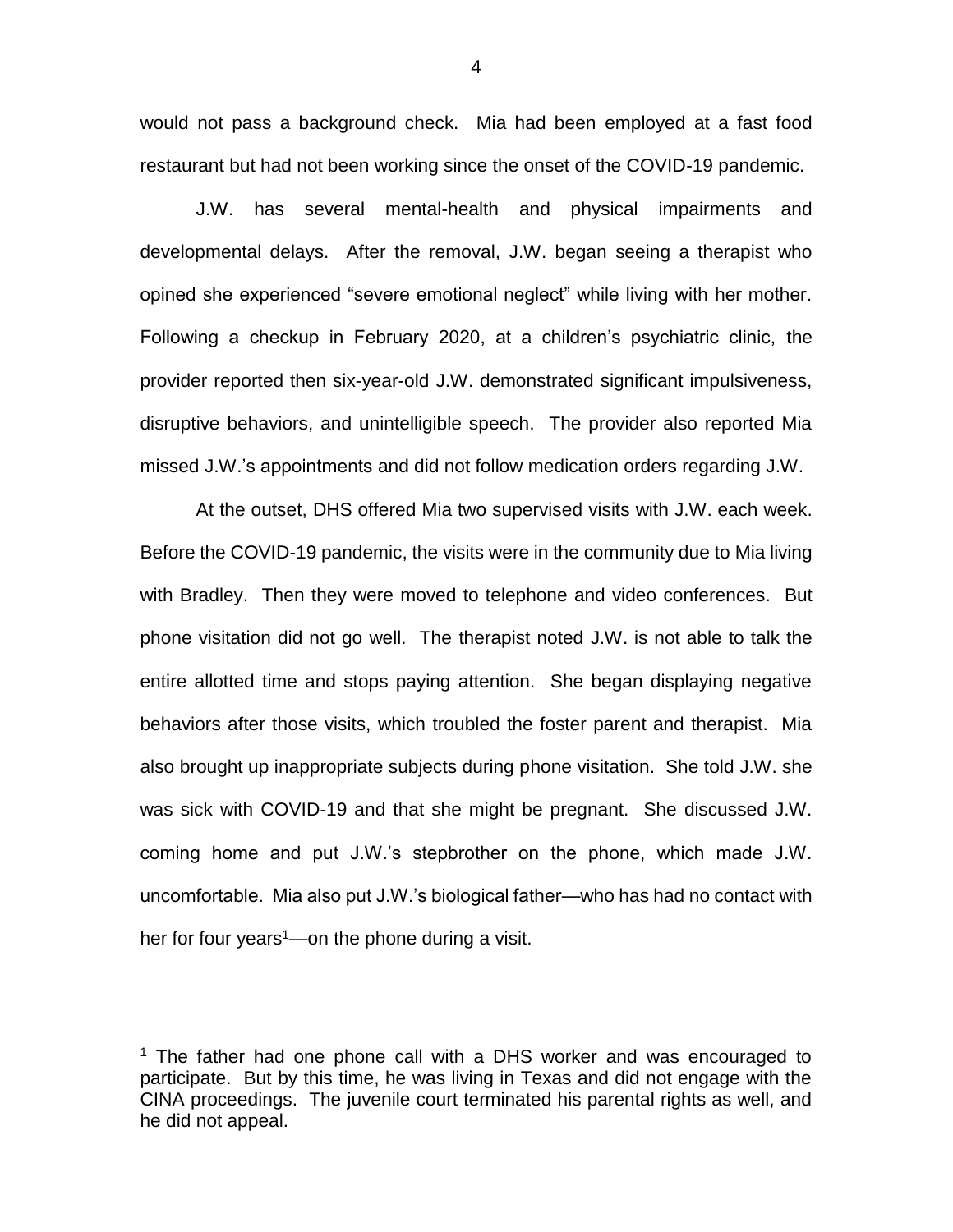In May 2020, the therapist recommended visits be moved to a therapeutic environment to increase positive parent interactions. And Mia set up several therapeutic visits. But she cancelled three of the four for different reasons. Consequently, she had no visits with J.W. between May and September. After the late-September therapeutic visitation, the DHS worker reported J.W. "displayed extreme negative behaviors—harming self by picking scabs, pulling out hair, eyelashes, noncompliance, [and] anger directed at others." On the guardian ad litem's (GAL) motion, the court ordered visits be at the discretion of DHS, the GAL, and the therapist. They chose to suspend visits altogether. The therapist and DHS workers opined continued contact with Mia would be detrimental to J.W. and her progress toward mental stability.

J.W. has been doing well in the care of the foster parent. Her psychiatric provider notes J.W. has shown significant improvement in her speech and behaviors and the foster parent has followed through with all recommendations and attended appointments as scheduled. The therapist noted J.W.'s "affect has changed from . . . bland to responsive" and she had "improved the ability to organize her thoughts and recall activities she has done and names of people she has interactions with." The foster parent reported J.W. is "singing songs, playing more with other children and telling stories of her experiences" to the foster parent. The DHS worker observed a "very obvious" bond between J.W. and her foster parent.

Seeing little improvement and little prospect of reunification, the State filed a petition to terminate Mia's parental rights in November 2020, and the juvenile court held a termination hearing in January 2021. The court found the State proved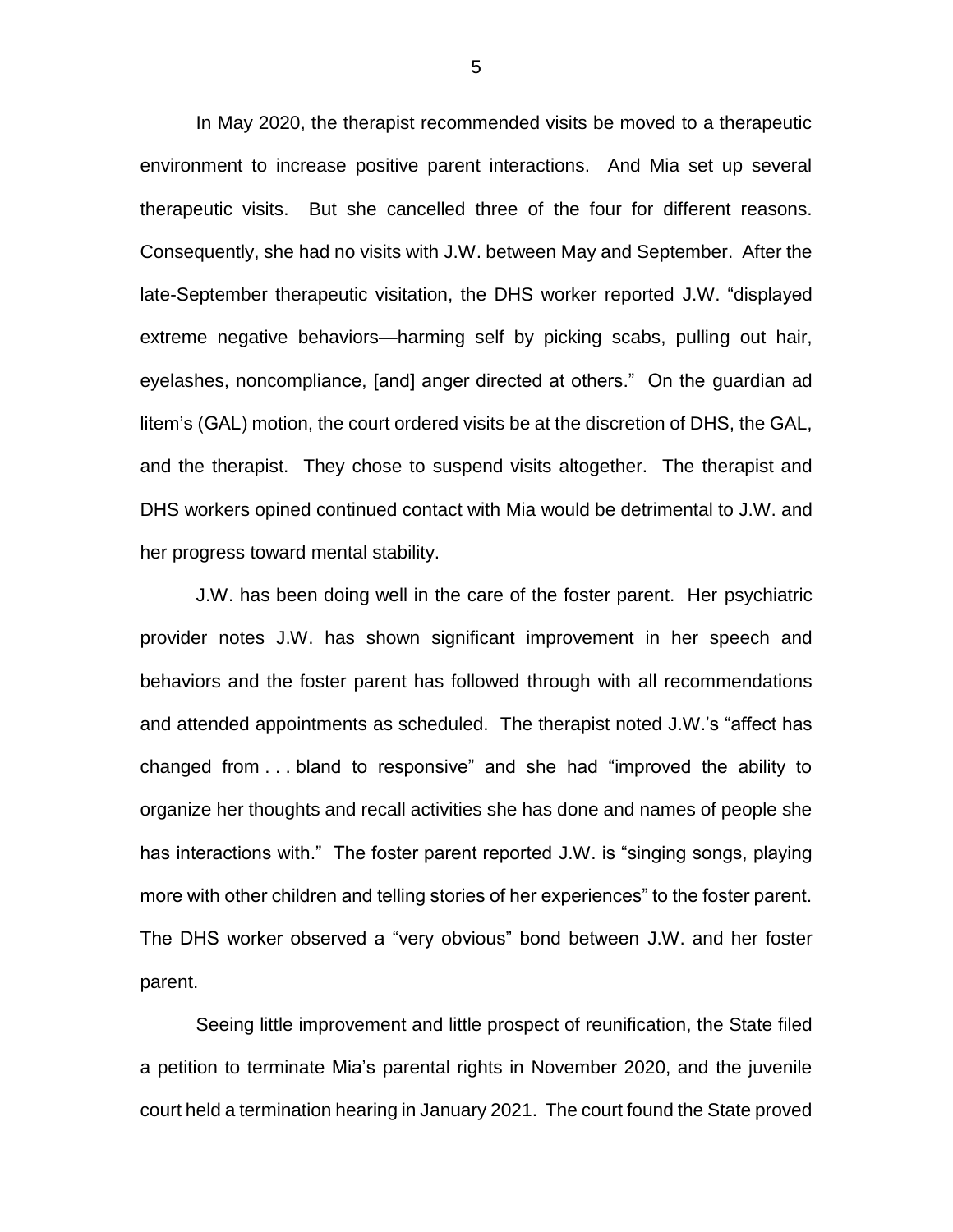the statutory grounds for termination under Iowa Code section 232.116(1), paragraphs (e) and (f) (2020). Mia appeals.

# **II. SCOPE OF REVIEW**

"We review child-welfare proceedings de novo." *In re A.H.*, 950 N.W.2d 27, 33 (Iowa Ct. App. 2020). "The juvenile court's fact findings do not bind us, but we give them weight, particularly with regard to credibility." *Id*. Our primary concern is the best interests of the child. *Id*.

### **III. ANALYSIS**

### **A. Statutory grounds for termination**

The juvenile court found grounds for termination under Iowa Code section 232.116(1)(e) and (f). Mia challenges the juvenile court's finding under paragraph  $(e)$  but not under paragraph  $(f)$ . When the juvenile court terminates parental rights on more than one statutory ground, we may affirm the order on any ground we find supported by the record. *In re D.W.*, 791 N.W.2d 703, 707 (Iowa 2010). A parent's failure to raise the remaining statutory ground for termination waives any claim of error related to those grounds. *See Hyler v. Garner*, 548 N.W.2d 864, 870 (Iowa 1996) (finding "our review is confined to those propositions relied upon by the appellant for reversal"). Because Mia does not challenge the statutory ground

 $\overline{a}$ 

<sup>2</sup> Proof of that ground requires clear and convincing evidence of the following: 1. The child is four years of age or older.

<sup>2.</sup> The child has been adjudicated a child in need of assistance pursuant to section 232.96.

<sup>3.</sup> The child has been removed from the physical custody of the child's parent for at least twelve of the last eighteen months . . . .

<sup>4.</sup> There is clear and convincing evidence that at the present time the child cannot be returned to the custody of the child's parents as provided in section 232.102.

Iowa Code § 232.116(1)(f).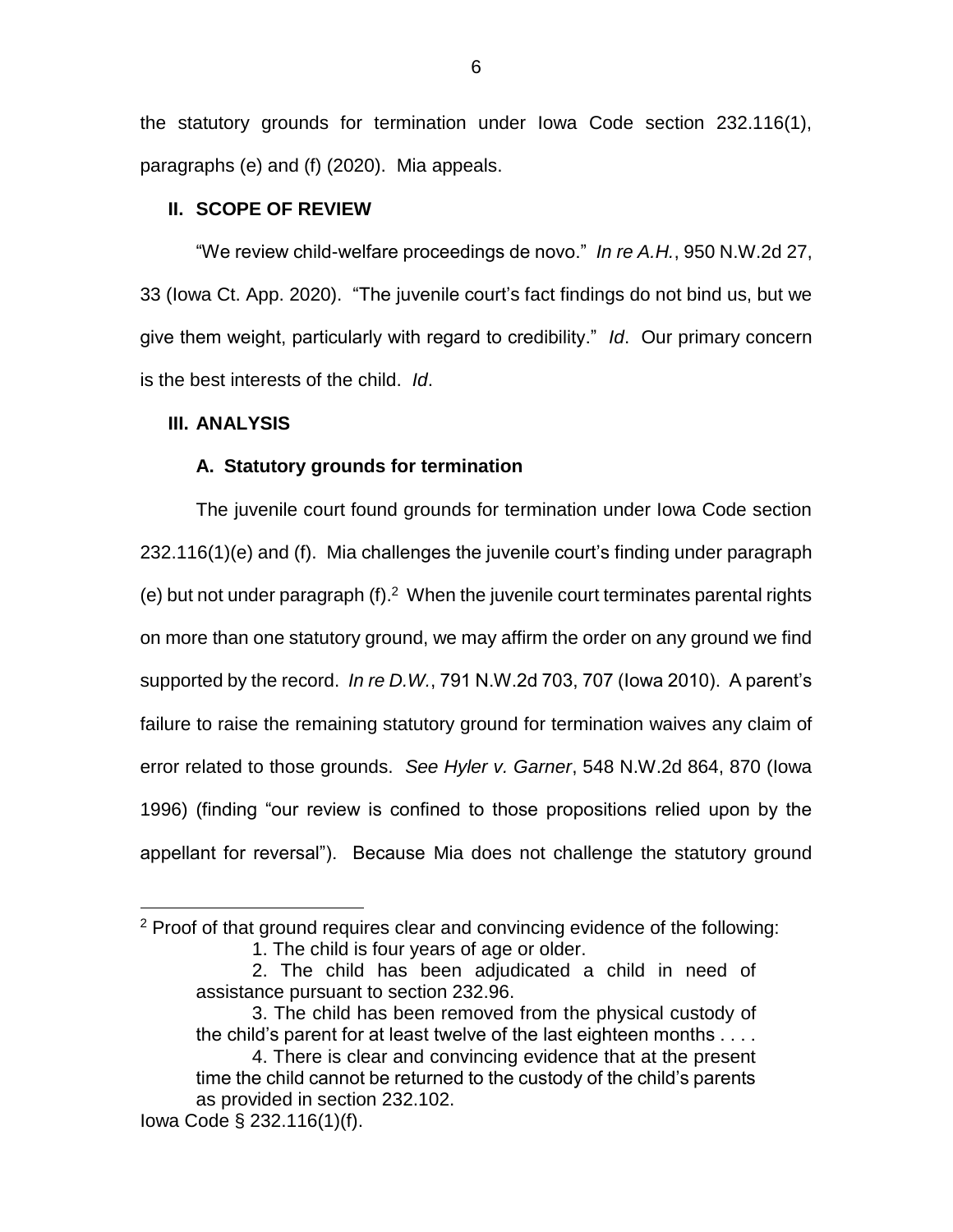under paragraph (f), she waives any related challenge and the juvenile court's findings on paragraph (f) stand. *See In re P.L.*, 778 N.W.2d 33, 40 (Iowa 2010).

#### **B. Best interests**

In making the best-interests determination, we give primary consideration to the child's safety; the best placement for furthering their long-term nurturing and growth; as well as their physical, mental, and emotional condition and needs. Iowa Code § 232.116(2); *see P.L.*, 778 N.W.2d at 37. Safety and the need for a permanent home mark the "defining elements" in a child's best interests. *In re J.E.*, 723 N.W.2d 793, 802 (Iowa 2006) (Cady, J., concurring specially).

We find clear and convincing evidence that it is in J.W.'s best interests to terminate Mia's parental rights. Mia has not made significant progress in the case substance-abuse and mental-health goals. She is still suffering from addiction, given that she tested positive several times while the CINA and termination were pending. She admitted to relapsing with methamphetamine at several points, including shortly before the termination hearing. She also admits J.W. cannot be returned to her at this time. She lacks a safe home and stable job. Those conditions continue to pose a risk to J.W.'s safety and therapeutic progress.

Mia argues COVID-19 restrictions made it difficult for her to comply with services. But the testimony of the DHS workers and other documents in the record show Mia was able to attend appointments by telephone and video conferencing and that some services, such as drug testing, were brought to her home. Also, Mia's noncompliance with the core case goals long preceded the onset of COVID-19. At the termination hearing, J.W. had been out of parental care for twenty-three months, and obtaining a permanent home has become a matter of urgency. It is

7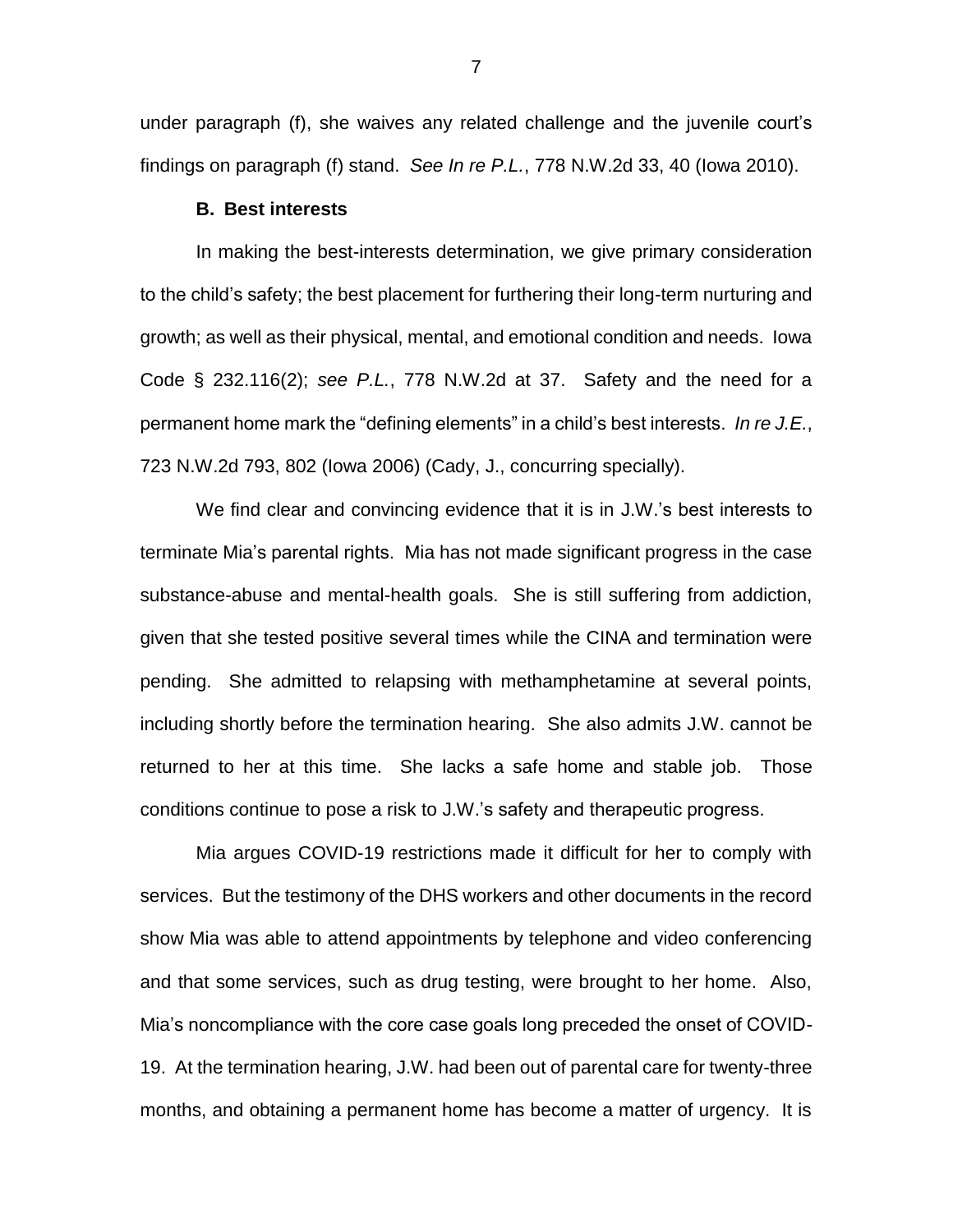in J.W.'s long-term best interests to terminate Mia's rights and seek a permanent adoptive home for J.W., possibly with her current placement. Providers have seen a marked improvement in J.W.'s health and mental well-being since she has been in the foster parent's care. J.W. is bonded to the foster parent, who understands her needs and cares for her diligently. The foster parent wants to adopt J.W. We conclude it is in J.W.'s best interests to terminate Mia's parental rights.

#### **C. Detriment due to parent-child bond**

Next, Mia asks the court to apply a statutory exception under section 232.116(3) to forego termination. She cites paragraph (c) for when "termination would be detrimental to the child at the time due to the closeness of the parentchild relationship." *See* Iowa Code § 232.116(3)(c). But application of these statutory factors is permissive, not mandatory. *See In re A.R.*, 932 N.W.2d 588, 591 (Iowa Ct. App. 2019).

We do not find the record supports exercising this statute to prevent termination. J.W. has not been in Mia's care for twenty-three months. J.W.'s therapist opined that further contact with her mother would be detrimental to J.W. based on the negative and self-harming behaviors she exhibited after their last contact. When the therapist requested Mia continue visitation in a therapeutic setting, Mia cancelled all but one visit. As a result, Mia did not see J.W. for four months. Afterward, the therapist recommended suspending all visitation due to the extreme negative reaction a single visit evoked in J.W. On that background, we cannot conclude termination of Mia's rights would be detrimental to J.W.

8